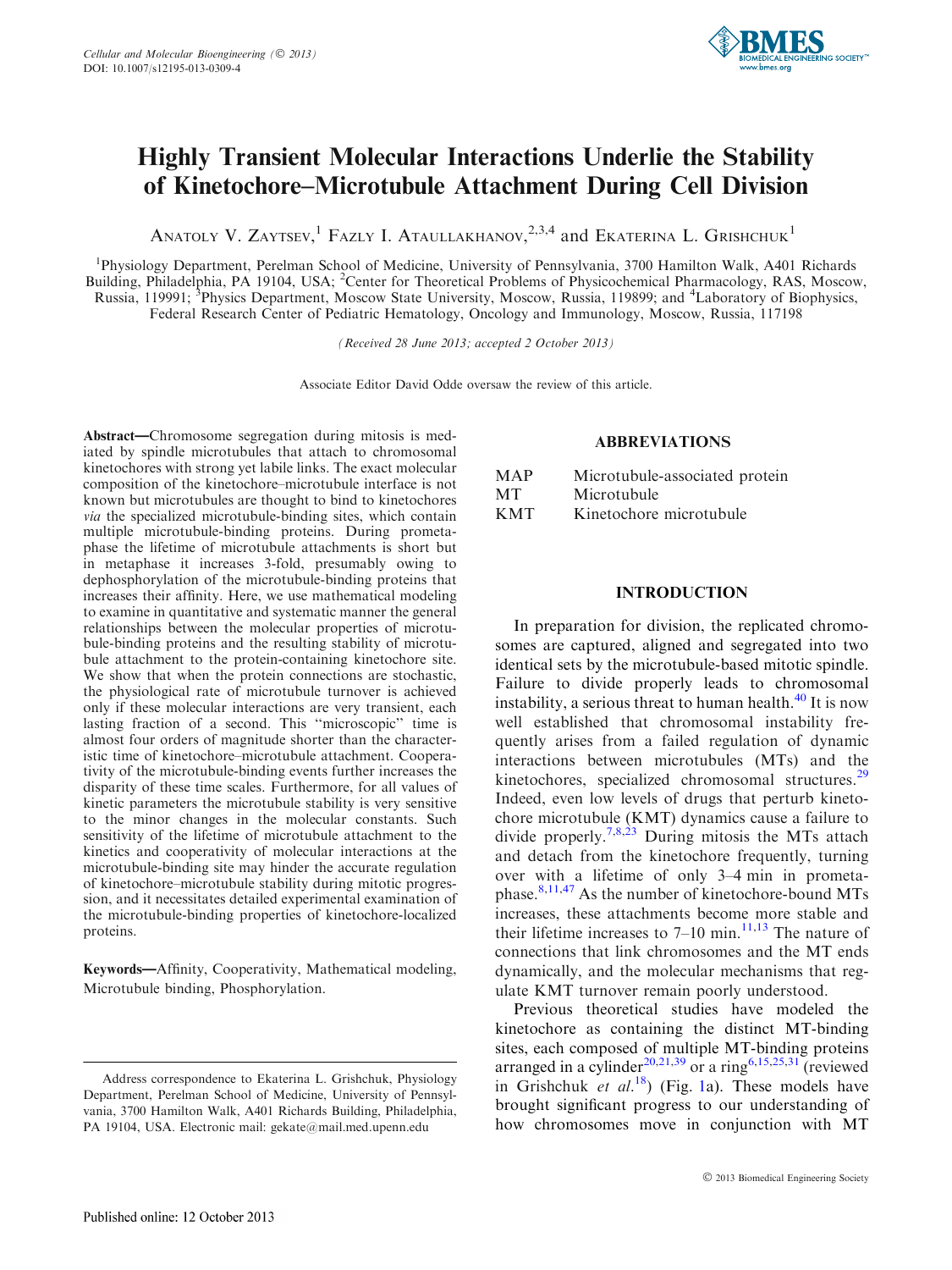ZAYTSEV et al.

<span id="page-1-0"></span>

FIGURE 1. Theoretical approaches to study kinetochore–MT interactions. (a) Possible designs of kinetochore–MT binding site. The sleeve and ring models assume that the MAPs are connected rigidly, so their MT binding is not truly independent. In our model, the MAPs can bind and unbind independently, although their apparent dissociation rate is different when two or more MAPs are found next to each other. (b) Schematic of the model for molecular interactions between the MT and  $N_0$ -independent MAPs comprising one MT-binding site. Arrows and their labels correspond to the sums of all possible transitions between two different states, e.g., the MT bound to j and  $j + 1$  MAPs. For details see "General Model Description". (c) Scheme of the stochastic simulation algorithm for model of the entire kinetochore interface with multiple MT-binding sites, see section ''[Numerical Simulations of the](#page-3-0) [Kinetochore Interface with Multiple MT-Binding Sites'](#page-3-0)'.

dynamics and about the force generation by kinetochore-bound MTs but they have not examined the dynamic nature of these attachments. The classical MT-binding ''sleeve'' structure contains 65 tubulinbinding proteins, 90–95% of which are bound to the MT at any given time in the absence of a load. $20,21$ Therefore, the sleeve, as well as the ring model with 16–25 MT-binding proteins, $15$  is expected to form a highly stable MT attachment that turns over only when a MT end is pulled by force. Since structural studies of the kinetochores in different species have found that the kinetochore–MT interface is likely to contain the mesh-like fibrillar mats, $14,30$  rather than sleeves, recent theoretical studies have started modeling the kinetochore–MT interactions via an ensemble of multiple MT-associated proteins (MAPs) that are not linked in a rigid structure<sup>[12,28](#page-11-0)</sup> (Fig. 1a). However, neither these nor the phenomenological models of kinetochore–MT interactions<sup>[17,](#page-11-0)[46](#page-12-0)</sup> have examined in a quantitative and systematic manner how the molecular properties of MAPs affect the lifetime of MT attachments.

To fill this gap we have developed a simple mathematical model of the kinetochore–MT interface which contains multiple MT-attachment sites. $2,48$  $2,48$  The exact molecular composition of real kinetochore sites is not yet known, but they likely contain multiple copies of



the NDC80 complex, a key MT-binding component of the KMN network.<sup>[10](#page-11-0)</sup> Previous studies have established that NDC80 binding to MTs can be regulated via the phosphorylation by Aurora B kinase.<sup>[9,13](#page-11-0)</sup> For example, when Aurora B kinase is inhibited, KMT lifetime increases dramatically up to 200 min. $\frac{11}{11}$  $\frac{11}{11}$  $\frac{11}{11}$  The phosphorylation is likely to affect the dissociation constant of NDC80–MT interactions. $41$  It has also been suggested that phosphorylation regulates the cooperativity of NDC80 binding.<sup>[3,4](#page-10-0)</sup> While some of the features of our model are based loosely on these and other properties of the NDC80 protein complex, the calculations were carried out for a wide range of model parameters, so these results are general and can be applied to any kinetochore-associated proteins that form the mitotically significant MT attachments.

#### MODEL DESCRIPTION

#### General Model Description

Our approach for mathematical modeling of the MT-kinetochore interface is based on probabilistic, single-molecule interactions between MTs and the kinetochore-associated molecular MAPs. The MTbinding site was modeled as an ensemble of  $N_0$  MAPs, which are equivalent in their molecular properties.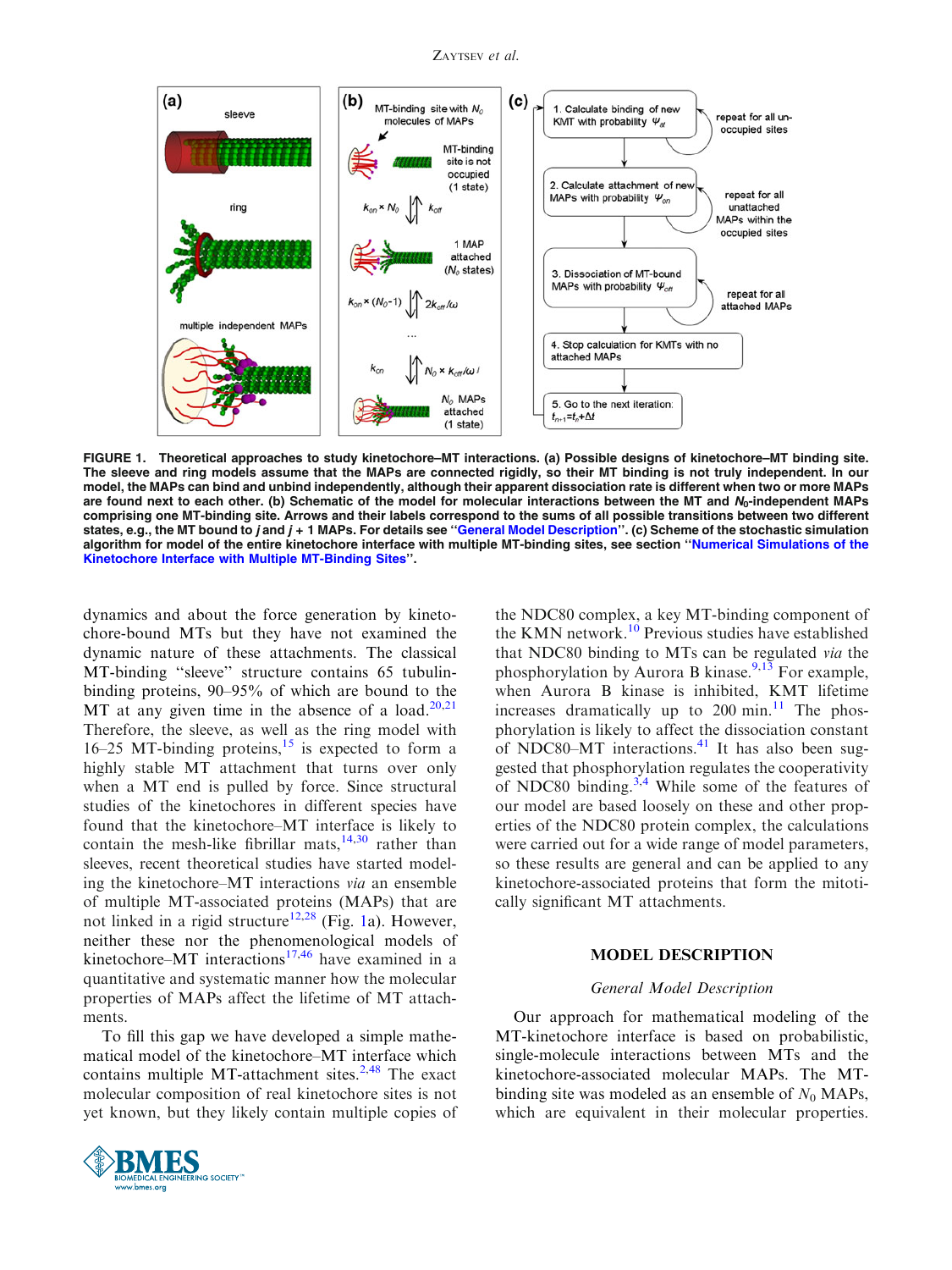<span id="page-2-0"></span>These MAPs can independently associate and dissociate with one MT (Fig. [1](#page-1-0)b). A MT was said to be attached to the MT-binding site if it had at least one attached MAP molecule. A MT that lost all attached MAPs was referred to as the detached MT. The stochastic interactions between an individual MAP and MT were described with two parameters: association rate ( $k_{\text{on}}$ ) and dissociation rate ( $k_{\text{off}}$ ). These rates were the same for all MAPs in the site, and they did not depend on the number of MAPs already bound to the MT. Since the MAPs can associate and dissociate with the MT independently, the rate of binding of one MAP to the MT is a product of  $k_{on}$  and the number of unbound MAPs at the site; analogously, the rate of losing one MAP is a product of  $k_{off}$  and the number MAPs that were already attached to MT (Fig. [1b](#page-1-0)).

To take into account the cooperative nature of MAPs–MT interactions, we introduced an independent parameter  $\omega$  which modified the apparent dissociation rate of individual MAPs depending on the number of neighboring complexes bound to the same MT. Parameter  $\omega$  describes the cooperativity of MAP binding by accounting for the energy of interaction between neighboring MAPs on the MT and its effect on the apparent dissociation rate. Standard free energy of MT-binding reaction of a single MAP  $\Delta G_{\text{MT}}^{0}$  is linked to the dissociation constant  $(K<sub>D</sub>)$ :

$$
K_{\rm D} \equiv \frac{k_{\rm off}}{k_{\rm on}} \sim e^{-\frac{\Delta G_{\rm MT}^0}{k_{\rm B}T}} \tag{1}
$$

When the MAP forms an additional bond with another MT-bound MAP, the apparent dissociation constant  $K_{\text{D}}^{\text{app}}$  becomes:

$$
K_{\rm D}^{\rm app} \sim e^{-\frac{\Delta G_{\rm MT}^0 + \Delta G_{\rm coop}^0}{k_{\rm B}T}}
$$
  
\n
$$
K_{\rm D}^{\rm app} = K_{\rm D} e^{-\frac{\Delta G_{\rm coop}^0}{k_{\rm B}T}} = K_{\rm D}/\omega
$$
\n(2)

where  $\Delta G_{\text{coop}}^0$  is standard free energy of MAP–MAP interaction, and  $\omega \equiv e^{\Delta G_{\text{coop}}^0/k_B T}$ . Assuming that the association rate  $k_{on}$  does not depend on  $\Delta G_{\text{coop}}^{0}$ , the above expression leads to  $k_{off}^{app} = k_{off}/\omega$ , where,  $k_{off}^{app}$  is apparent dissociation rate for unbinding of the MAP. Analogously, if one MT-bound MAP has two neighbors, the apparent dissociation rate is given by  $k_{\text{off}}^{\text{app}} = k_{\text{off}} / \omega^2$ . During simulations, different MTbound MAPs may have different number of neighbors. For instance, when three MAPs are bound adjacently, one MAP has two lateral bonds and each of other two MAPs has only one lateral bond, so the average for this group of MAPs is 4/3 bonds per MAP, and the apparent dissociation rate for the group is  $k_{\text{off}}^{\text{app}}=k_{\text{off}}/\omega^{4/3}$ . For a group of N MAPs the apparent dissociation rate is  $k_{\text{off}}/\omega$ , where power j depends on the number of molecular neighbors:  $j = 2(N - 1)/N$ . When  $N > 2$ , the value of j was calculated assuming that all MAPs bound next to each other on the MT lattice.

## Analytical Solution for the Model of a Single MT-Binding Site

The following symbols were used for the model of a single MT-binding site:

[0]—fraction of time when zero MAPs are attached to the MT (MT-binding site is free),

 $[m]$ —fraction of time when *m* MAPs are attached to the MT;  $m \leq N_0$ , the total number of MAPs in the MT-binding site.

The steady state for MAPs–MT interactions sche-matized in Fig. [1](#page-1-0)b can then be described with  $N_0 + 1$ equilibrium equations:

$$
\sum_{i=0}^{N_0} [i] = 1
$$
\n
$$
[0] N_0 k_{on} = [1] k_{off}
$$
\n
$$
[1] k_{off} + (N_0 - 1)[1] k_{on} = [0] P_{at} + 2[2] \omega^{-1} k_{off}
$$
\n
$$
m[m] \omega^{-2(m-1)/m} k_{off} + (N_0 - m)[m] k_{on}
$$
\n
$$
= (N_0 - m + 1)[m - 1] k_{on} + (m + 1)
$$
\n
$$
[m + 1] \omega^{-2m/(m+1)} k_{off}, \quad m = (2, ..., N_0 - 1)
$$
\n(3)

The system of Eq. (3) was solved in Mathematica (Wolfram Research) to determine [m].

To calculate average KMT lifetime  $\tau$  (the average time from the attachment of an MT until its detachment) we used the following symbols:  $\tau_{\text{tot}}$ —total time of simulation;  $\alpha$  total number of MT attachments to the binding site during  $\tau_{\text{tot}}$ ;  $\tau_{\text{o}}$ —total time when zero MAPs were attached to the MT;  $\tau_{at}$ —total time when MT was attached to the binding site.

The average fraction of time when a MT-binding site was occupied at steady-state was the sum of all fractions of time when at least one MAP was attached

to MT 
$$
(\sum_{i=1}^{N_0} [i])
$$
, therefore:  
\n
$$
\tau_{\text{at}} = \tau_{\text{tot}} \sum_{i=1}^{N_0} [i]
$$
\n(4)

Considering that  $\tau_{\text{tot}} = \tau_{\text{ot}} + \tau_{\text{o}}$ , we obtain:

 $\tau_{\rm at}$ 

$$
\frac{v_{\text{at}}}{N_{\text{o}}} = \tau_{\text{at}} + \tau_{\text{o}}
$$
\n
$$
\sum_{i=1}^{N_{\text{o}}}[i]
$$
\n
$$
\tau_{\text{at}} = \tau_{\text{o}} \times \frac{\sum_{i=1}^{N_{\text{o}}}[i]}{[0]}
$$
\n(5)

GINEERING SOCIETY<sup>®</sup>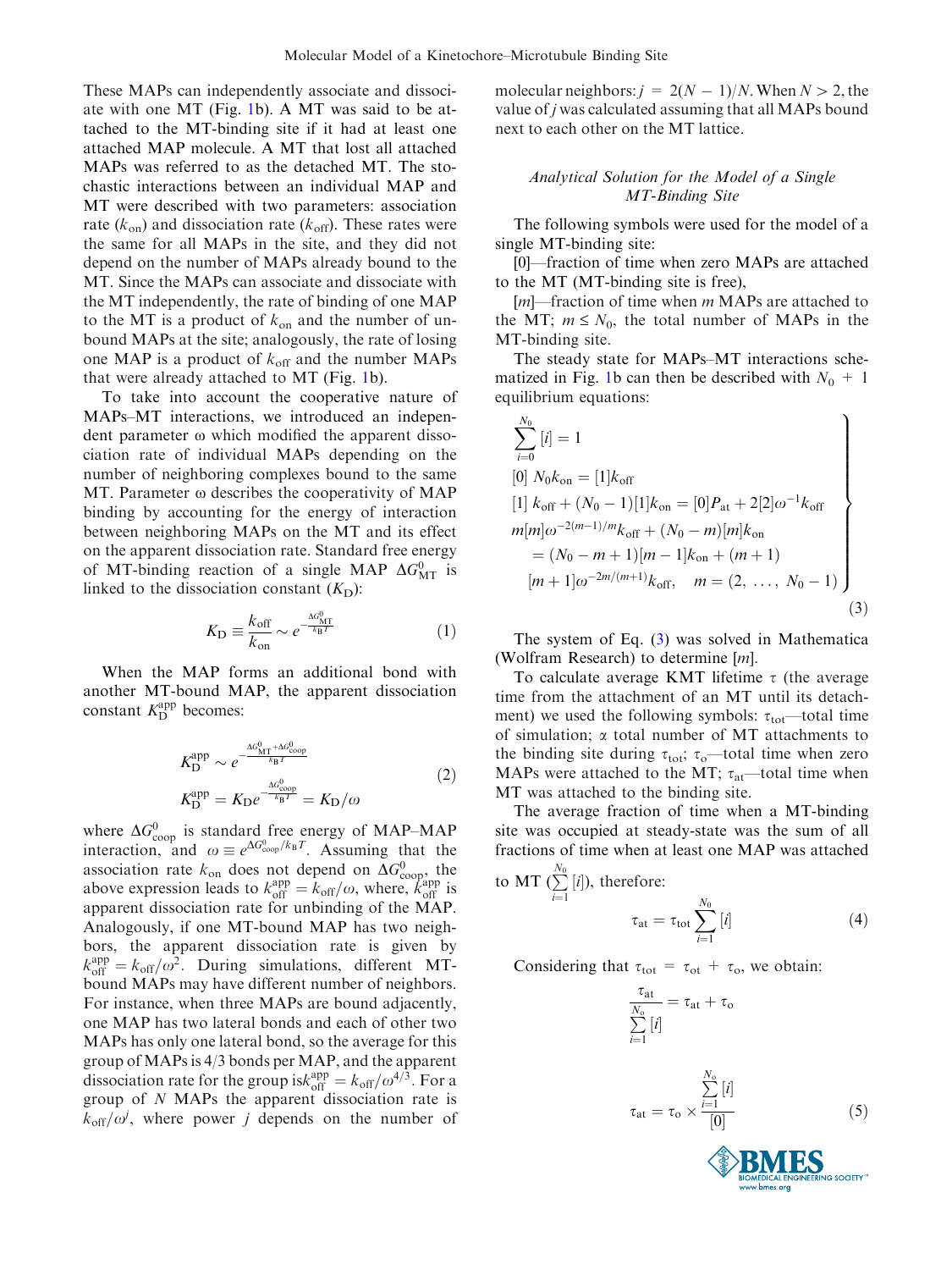<span id="page-3-0"></span>The total time when zero MAPs are attached  $\tau_0$  is a product of average time when the site is unoccupied before a subsequent MT attachment, i.e., the dwell time when no MAPs are attached:  $1/(k_{on} \times N_o)$ (Fig. [1b](#page-1-0)) and the total number of MT attachment events  $\alpha$ :  $\tau_o = \alpha/(k_{on} \times N_o)$ . Analogously,  $\tau_{at}$  can be substituted with the product of the average KMT lifetime  $\tau$  and  $\alpha$ . Thus, we can rewrite expression ([5\)](#page-2-0):

$$
\tau \alpha = \frac{\alpha}{k_{\text{on}} \times N_{\text{o}}} \times \frac{\sum_{i=1}^{N_{\text{o}}}[i]}{[0]}
$$
(6)

Leading to the following expression for the average KMT lifetime:

$$
\tau = \frac{\sum_{i=1}^{N_0} [i]}{[0] \times N_0 \times k_{\text{on}}}
$$
(7)

After determining values [i],  $i = (0,...N_0)$  from the system [\(3](#page-2-0)), the average KMT lifetime was found from Eq. (7). Thus, this model allowed the explicit calculation of the average KMT lifetime for different molecular parameters of MAPs, such as the total number of MAPs per site,  $k_{on}$  and  $k_{off}$ .

## Numerical Simulations of the Kinetochore Interface with Multiple MT-Binding Sites

Model of the entire kinetochore was constructed analogously. The kinetochore was represented with a series of individual MT-binding sites. The number of sites at the kinetochore,  $N<sub>sites</sub>$ , and the probability of a MT to encounter one site,  $P_{at}$ , were estimated as described in section ''Choice of Model Parameters''.

Calculations were carried out using a stochastic simulation algorithm schematized in Fig. [1c](#page-1-0). The simulation begins with the kinetochore with all MTbinding sites unoccupied by MTs. The following steps were then executed at each time  $t_n = t_{n-1} + \Delta t$ , where  $\Delta t$  is time of one iteration:

Step 1. Binding of MTs to unoccupied MT-binding sites The probability for a MT to bind to unoccupied site  $\Psi_{at}$  during  $\Delta t$  was calculated as follows:

$$
\Psi_{\text{at}} = 1 - e^{(-\Delta t \times P_{\text{at}} \times N_0 \times k_{\text{on}})}
$$
(8)

Then, for each unoccupied site the random number  $p$ from the range  $[0, 1]$  was generated. If p was smaller than  $\Psi_{at}$ , the MT-binding site became occupied and one MAP from this site became attaches to this MT. If  $p$ was larger than  $\Psi_{at}$ , the MT-binging site remained free.

Step 2. Binding of new MAPs to the site-bound MT The probability  $\Psi_{on}$  for a MAP to bind to the MT that was already bound to at least one MAP at the site during  $\Delta t$  was calculated as follows:



$$
\Psi_{\text{on}} = 1 - e^{(-\Delta t \times k_{\text{on}})} \tag{9}
$$

Then, for each unattached MAPs within the occupied sites, the random number  $p$  from the range [0, 1] was generated. If p was smaller than  $\Psi_{\text{on}}$ , this MAP was called "bound" to the MT. If  $p$  was larger than  $\Psi_{\text{on}}$ , this MAP remained unbound.

Step 3. Detachment of MAPs from the site-bound MT The probability  $\Psi_{\text{off}}$  for a MAP to dissociate from the MT during  $\Delta t$  was calculated as follows:

$$
\Psi_{\text{off}} = 1 - e^{\left(-\Delta t \times k_{\text{off}} \times \omega^{-\frac{2(N-1)}{N}}\right)} \tag{10}
$$

where N denoted the number of MAPs associated with this MT. For each attached MAP the random number  $p$ from the range [0, 1] was generated. If  $p$  was larger than  $\Psi_{\text{off}}$ , this MAP remained attached to the MT. If p was smaller than  $\Psi_{\text{off}}$ , the MAP dissociated from the MT.

Step 4. Detachment of the MTs from the kinetochore The calculations were stopped for the MTs that have lost all attachments with MAPs. The unoccupied sites became available immediately for interactions with the incoming MTs (see Step 1).

Step 5. For the above iteration sequence we recorded the time  $t$ , total number of MTs and lifetimes of all detached MTs to calculate average KMT lifetime  $\tau$ .

Steps 1–5 were repeated  $7.2 \times 10^6$  times, which corresponds to simulation time 2 h.

### Choice of Model Parameters

Number of  $MT$  binding sites per kinetochore  $(N_{\text{sites}})$ Structural studies using electron microscopy suggest that up to 50 MTs can bind to a kinetochore in PtK1 cells.<sup>[27](#page-11-0)</sup> We used this maximum number to reflect the abundance of MT-binding sites at the kinetochore and to allow comparing our results with these structural data.

Number of MAPs per site  $(N_0)$  The number of MAPs per site was estimated based on the measured number of NDC80 complexes per KMT at kinetochore. According to Lawrimore *et al.*<sup>[24](#page-11-0)</sup> there are about 20 NDC80 complexes per KMT. Other studies suggest that this number may be smaller.<sup>[5,22,](#page-11-0)[38](#page-12-0)</sup> In the model we carried out most of our calculations for  $N_0 = 12$ (average of different estimates), but we also show that our main conclusions remain true if the number of MAPs per site is larger. Since the kinetochore proteins other than NDC80 are also involved in binding to  $KMTs$ ,<sup>[35](#page-11-0)</sup> the number of MAPs that bind one KMT is unlikely to be small. For comparison, Dam1 ring contains 16 subunits, $44$  while in the sleeve model there were 65 MAPs per KMT.<sup>[20](#page-11-0)</sup>

Association rate for MAP–MT binding  $(k_{on})$  The plausible range for the association rate of kinetochore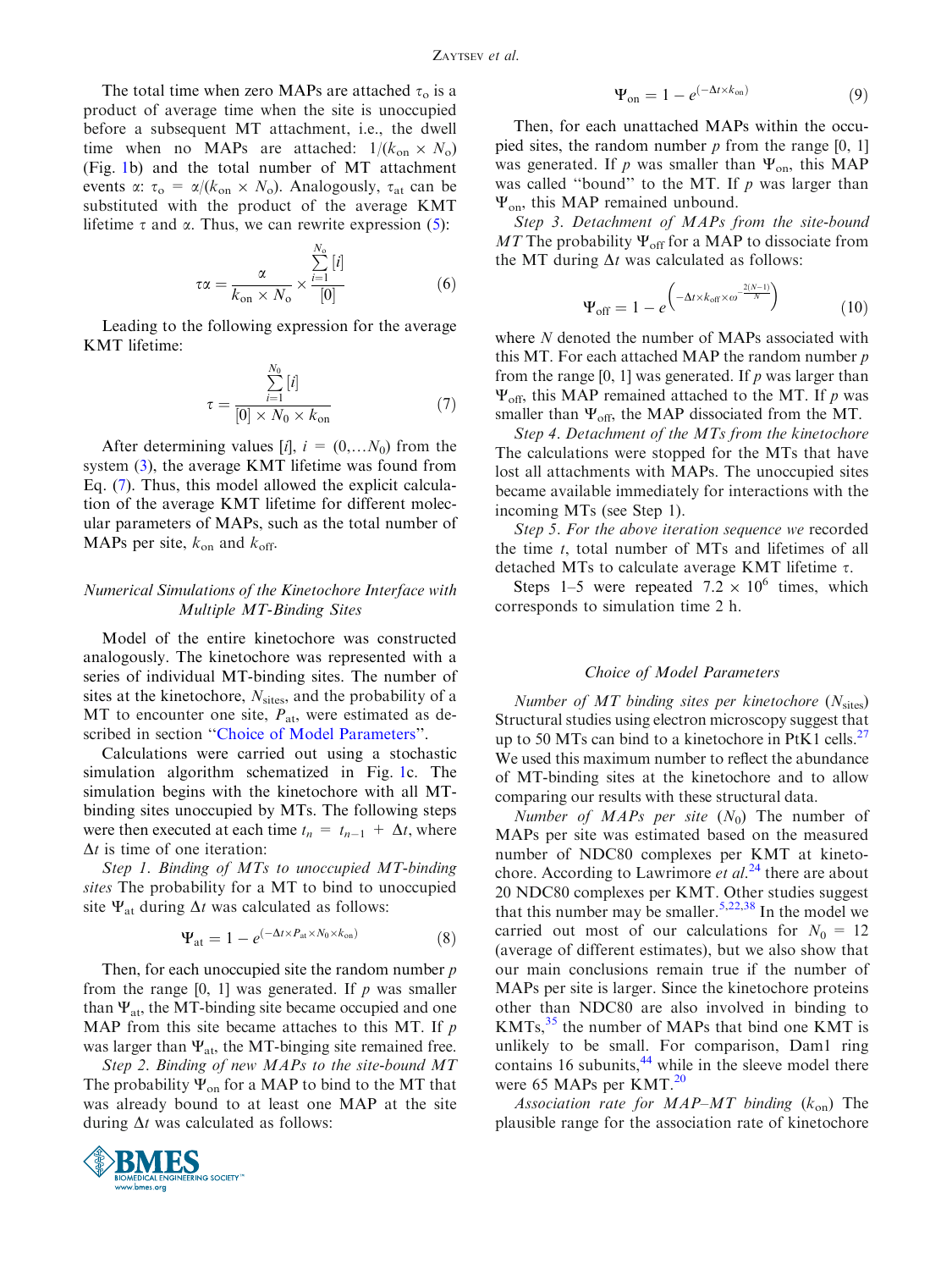MAP was estimated using available *in vitro* data for NDC80 complex. The approximate volume of the kinetochore in PtK1 cells is estimated based on data from McDonald *et al.*<sup>26</sup>:  $0.45 \times 0.45 \times 0.1$  = 0.02  $\mu$ m<sup>3</sup>, so the approximate concentration of kinetochore-bound NDC80 is 50  $\mu$ M. From the association rate of S. cerevisiae NDC80 protein measured in vitro (1.2  $\mu$ M<sup>-1</sup> s<sup>-1</sup>, as reported in Powers et al.<sup>33</sup>) we estimate that  $k_{on}$  is  $1.2 \times 50/12 = 5 \text{ s}^{-1}$ . The analogous estimate for human NDC80 complex is 95 s<sup>-1</sup>.<sup>[41](#page-12-0)</sup> In our simulations we used the range of  $k_{on}$ from 1 to  $100 s^{-1}$ .

Dissociation rate  $(k_{\text{off}})$  was varied in the model to achieve the physiological KMT lifetime: 3.5– 10 min.[11,13](#page-11-0) This molecular parameter corresponds to the lifetime  $(= 1/k<sub>off</sub>)$  of molecular interaction between MAP and MT, so we also refer to it as MAP's residency time. Only model solutions for which  $k_{\text{off}}$ was larger than 2  $s^{-1}$  were analyzed to ensure that our conclusions do not depend strongly on MT dynamics. Indeed, for residency time  $<$  500 ms, the MAP should detach on average faster than the average dissociation of tubulin dimers from the depolymerizing KMT plusend, assuming that dissociation takes place at 1  $\mu$ m min<sup>-1</sup>, the rate of KMT depolymerization.<sup>[32](#page-11-0)</sup>

The probability of a new  $MT$  to encounter one site  $(P<sub>at</sub>)$  was estimated based on a configuration at steadystate, when the rate of formation of new MT attachments  $V_+$  equals to  $V_+$ —the rate of MTs detachment The rate  $V_+$  is proportional to the product of  $P_{at}$  and association rate  $k_{\text{on}}$ . It is also proportional to the total number of MAPs in one site  $N_0$ , the total number of binding sites  $N<sub>sites</sub>$  and the normalized kinetochore area that is available for MT binding. Based on electron microscopy studies, $^{26}$  $^{26}$  $^{26}$  which found that in PtK1 cells the KMTs were located at least  $L_{\text{min}}$  distance from each other, each MT occupies the area  $(\pi \times L_{\text{min}}^2)$ . This leads to an additional factor in the expression for  $V_{+}$  that corresponds to the ratio between kinetochore area available for MT binding  $(L_{\text{kin}}^2 - N_{\text{MT}} \times \pi \times L_{\text{min}}^2)$  and the total kinetochore area  $(L_{\text{kin}}^2)$ . Therefore, the rate of formation of new MT attachments  $V_+$  is given by:

$$
V_{+} = P_{\text{at}} \times k_{\text{on}} \times N_{0} \times N_{\text{sites}} \times \frac{L_{\text{kin}}^{2} - N_{\text{MT}} \times \pi \times L_{\text{min}}^{2}}{L_{\text{kin}}^{2}}
$$
\n(11)

where  $L_{kin}$  = 450 nm is the linear size of the kinetochore,  $L_{\text{min}} = 35$  nm is minimal distance between the  $KMTs.<sup>26</sup>$  $KMTs.<sup>26</sup>$  $KMTs.<sup>26</sup>$ 

If KMT detachments are stochastic, the rate of detachment  $(V_{-})$  is:

$$
V_{-} = N_{\text{MT}} \times \ln 2/\tau \tag{12}
$$

where  $N_{\text{MT}}$  is the average number of MTs in the kinetochore fiber and  $\tau$  is the average KMT lifetime, which characterizes the rate of KMT turn-over.

At steady-state, such as seen at metaphase kinetochores, there is no net change in the number of MTs. Therefore:

$$
P_{\text{at}} = N_{\text{MT}} \times \ln 2/\tau \times \frac{L_{\text{kin}}^2}{L_{\text{kin}}^2 - N_{\text{MT}} \times \pi \times L_{\text{min}}^2}
$$
  
 
$$
\times \frac{1}{k_{\text{on}} \times N_0 \times N_{\text{sites}}}
$$
 (13)

Using  $N_{\text{MT}} = 25$  (McDonald *et al.*<sup>26</sup>) and  $\tau =$ 10 min (DeLuca *et al.*<sup>13</sup>), we obtain  $P_{at} = 1.2 \times 10^{-5}$ . This parameter was fixed in all model calculations, but we find that its exact value does not affect the major results of our study.

Time step for iterations  $(\Delta t)$  was chosen to be at least two orders of magnitude smaller than the fastest time parameter. For  $k_{on} = 10 \text{ s}^{-1}$ ,  $\Delta t$  was chosen as 1 ms.

Cooperativity parameter  $(\omega)$  The plausible range for the cooperativity parameter was also estimated from published results for NDC80 complex since it is the most well studied kinetochore MAP. NDC80 binding to MTs is known to be cooperative,  $10$  but the estimated degree of cooperativity based on fluorescent microscopy is low:  $\omega = 3.4$ , which corresponds to Hill's coefficient  $2.2^{41}$  $2.2^{41}$  $2.2^{41}$  However, other authors suggest a much more cooperative interaction.<sup>[3,4](#page-10-0)</sup> This conclusion was based in part on the highly uneven decoration of the MTs by NDC80 in vitro, as viewed with cryoelectron microscopy (Fig. [2a](#page-5-0)). To estimate the value of  $\omega$  that could have produced such heterogeneous decoration, we used a simple stochastic model, in which one protofilament was represented by a linear array of  $10<sup>4</sup>$  binding sites (Fig. [2b](#page-5-0)). With this model we calculated the average size of a cluster (number of MAPs bound adjacently on the array) as a function of  $\omega$ . This dependency was then extrapolated to the cluster size of 90 MAPs (see legend to Fig. [2](#page-5-0)a), leading to  $\omega = 400$ (corresponding to Hill's coefficient of 8.5). This value is the underestimate since the actual length of the decorated MT was likely longer than that used for our estimate of cluster size. For comparison, the cooperativity of oxygen binding to hemoglobin has Hill's coefficient 2.3–3.0.<sup>19</sup> For our calculations, we varied  $\omega$ in 1–400 range.

#### RESULTS AND DISCUSSION

## Fraction of MT-Bound MAPs as a Key Determinant of the Lifetime of MT Attachment

First, we used the model of a single MT-binding site that contained  $N_0 = 12$  individual MAPs. The system

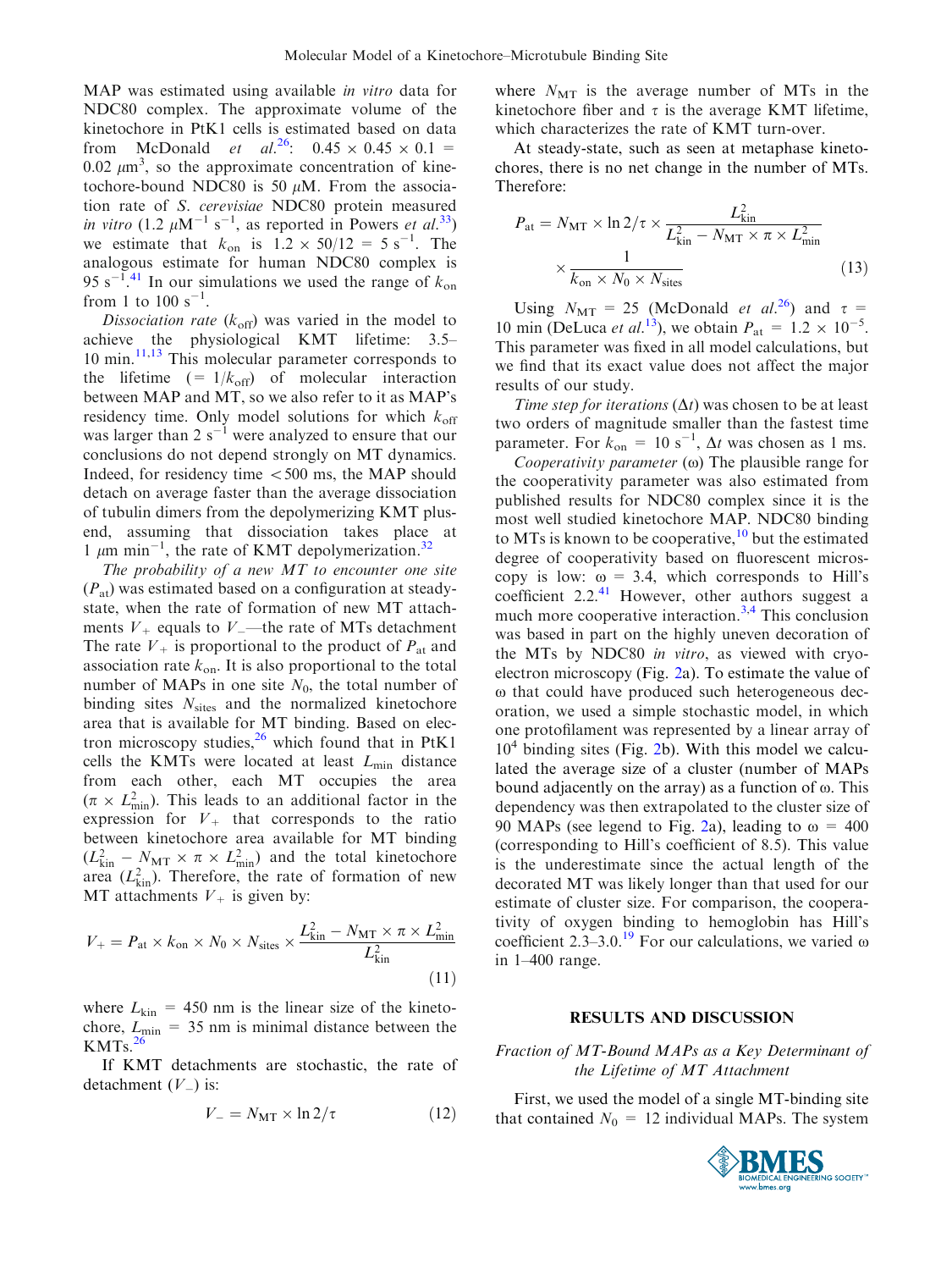<span id="page-5-0"></span>

FIGURE 2. Quantitative estimation of the range of cooperativity parameter for NDC80 complexes. (a) Cryo-electron microscopy image of the MTs pre-incubated with soluble NDC80 protein shows the drastically different degree of protein decoration. The length of MT on the left is about 350 nm, which corresponds to 90 NDC80 complexes bound to each protofilament, assuming that<br>NDC80 binds every tubulin monomer.<sup>[4](#page-10-0)5</sup> Bar is 25 nm. Reproduced with permission from Alushin *et* estimate the degree of cooperativity that leads to complete decoration of one but not the adjacent MT, as seen in (a). All binding sites are unoccupied at the beginning of simulation; then MAPs (red circles) bind with association rate  $k_{on}$  but their dissociation is inhibited due to cooperativity. See ''[Model Description'](#page-1-0)' for details. (c) Plot shows how the cooperativity parameter affects the average size of a cluster of MAPs. Calculated for  $k_{on} = 1$  s<sup>-1</sup> and on average 50% occupancy of the binding sites in the linear array.

of Eq. ([3\)](#page-2-0) was solved analytically to obtain a steadystate solution for different molecular kinetic rates of the MAP's binding  $(k_{on})$  and unbinding  $(k_{off})$  reactions. This led to the average KMT lifetime of MT attachment to the MT-binding site, i.e., the time interval during which at least one MAP was found in the MT-bound state. Figure [3](#page-6-0)a shows that when the molecule rates are varied from 1 to 100  $s^{-1}$ , the average KMT lifetime changes more than 3 orders of magnitude from 1 to  $10<sup>3</sup>$  min. For all parameters values, however, there was a physiological solution that corresponds to the measured MT stability in metaphase (10 min). With increasing  $k_{\text{on}}$ , the value of  $k_{\text{off}}$ that provided the physiological solution also increased. Such solutions were found within a narrow sector on a two-dimensional plot of MT stability (white color, Fig. [3](#page-6-0)a), suggesting that a ratio of these constants, referred to as the dissociation constant  $K_{\text{D}} = k_{\text{off}}/k_{\text{on}}$ , controls the average KMT lifetime. We plotted the average KMT lifetime as a function of the dissociation constant and found that the resulting dependence is very sharp (Fig. [3](#page-6-0)b). For example, when  $k_{on} = 10 s^{-1}$ (blue curve) only 20% range in  $K<sub>D</sub>$  values spans the physiologically rate of KMT turnover in prometaphase and metaphase and even includes the lifetime of the highly stable MTs in cells with inhibited KMT turnover. Interestingly, changing the  $k_{on}$  from 1 to 100 s<sup>-1</sup>, which includes the likely physiological range for this parameter (see ''[Choice of Model Parameters](#page-3-0)'' section), shifted this curve slightly, while the range of  $K_D$ values at which metaphase MT stability was achieved remained in a very narrow range: from 0.5 to 1.2. In this range, the average KMT lifetime depended strongly on  $K<sub>D</sub>$  (Fig. [3b](#page-6-0)). To analyze the origin of this sharp dependence, we calculated the average number of MAPs that were in contact with the MT for different  $K_D$  values. When  $K_D$  vas varied from 0 to 10, the number of MT-bound MAPs decreased sharply from



12, the number of available MAPs in one MT-binding site, to less than 2 MT-bound complexes per KMT (Fig. [3c](#page-6-0)). Importantly, there was no significant difference in the predicted number of MT-bound MAPs for different values of the association rate  $k_{on}$ , and the curves for different  $k_{on}$ s overlapped completely. For values of  $K<sub>D</sub>$  in the range of 0.5–1.2, the average number MAPs that were bound to MT was very narrow: 6–8, corresponding to the fraction of bound MAPs of 0.50–0.67. The change in MT-binding affinity during mitotic progression is a consequence of a very small increase in the average number of MT-bound MAPs: from 12 available MAPs only 1 more MAP on average is found in the MT-attached state in metaphase vs. prometaphase. We conclude that when the MT-binding site contains multiple MAPs that attach randomly to one MT, the difference in binding of only few molecules spans the entire physiological range of MT stability.

## Highly Transient Molecular Interactions Underlie the Physiological Attachments Between the MT and Kinetochore Binding Site

Although the exact values of the kinetic constants for kinetochore MAPs in vivo are not known, the relatively weak impact of  $k_{on}$  on the number of MTbound MAPs for a given value of  $K<sub>D</sub>$  allows the explicit prediction of the relationship between the timescales of molecular interactions and the average KMT lifetime. Figure [3](#page-6-0)d shows that the MT-residency time of the individual MAPs that produces the biologically relevant stability of MT attachments is extremely narrow. Even when the average KMT lifetime as long as  $10<sup>4</sup>$  s, which corresponds to the highly stabilized KMTs, is included in this range the lifetime of molecular interactions lies between 100 and 250 ms. These results were calculated for the MT-binding site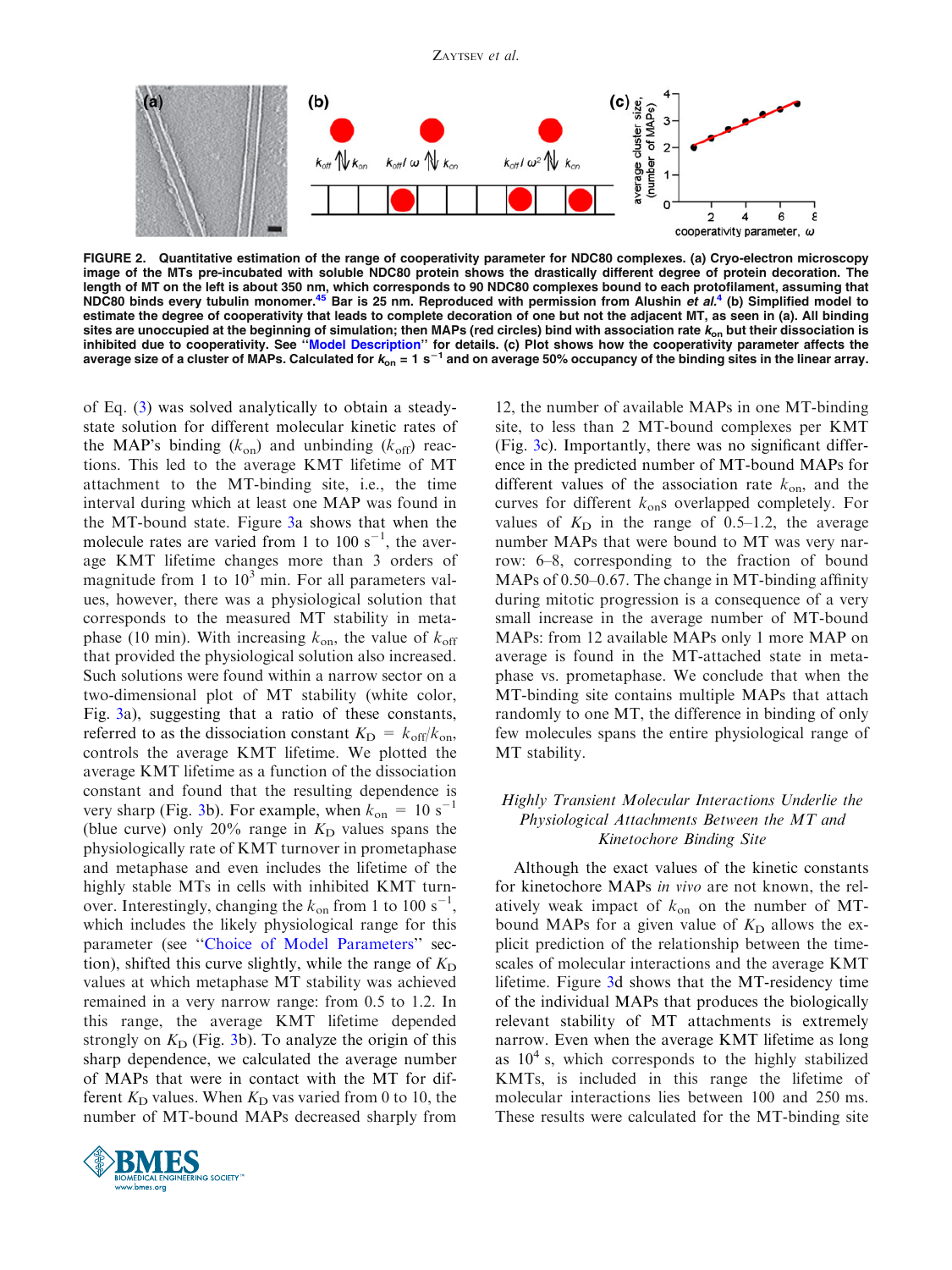<span id="page-6-0"></span>

FIGURE 3. Analysis of a model with single MT-binding site in case of non-cooperative binding. (a) Two-colored chart shows average KMT lifetime at one site with MAPs that bind the MT with indicated association and dissociation rates. Horizontal hatching corresponds to highly unstable MTs with lifetimes <1 min. Vertical hatching corresponds to overly stabilized MTs with lifetimes >10<sup>3</sup> min. Gray bar at the bottom of the plot indicates the region with model solutions for  $k_{\rm off}$ <2 s<sup>−1</sup>, which was excluded from subsequent analysis. (b) Plots show the relationship between average KMT lifetime and dissociation constant *K*<sub>D</sub> for individual<br>MAPs in a MT-binding site for indicated values of *k*<sub>on</sub>. Curve for *k*<sub>on</sub> = 1 s<sup>−1</sup> corre so they were excluded from further analysis. One can see that the impact of absolute value of  $k_{on}$  on this dependence is small. "Stabilized" MTs have lifetime 200 min; such stable KMTs are not seen during normal mitosis but can be obtained when Aurora B<br>kinase, which is one of the major MT-destabilizing factors, is inhibited.<sup>11</sup> (c) Plots show how KMT depends on the value of dissociation constant for three different values of  $k_{\text{on}}$ . The predicted results do not depend on the value of  $k_{on}$ , so the curves overlap completely. Broken line shows the maximum number of NDC80 complexes per site. Pink bar shows the range of  $K_D$  that corresponds to the physiological KMT stability. (d) Dependence of the average KMT lifetime on the lifetime of individual MAPs was calculated for  $K_D$  values from 0.4 to 1; these values correspond to 6–8 MAPs bound to one MT at steady-state (pink vertical bar in (c)). This plot was obtained for  $k_{on}$  = 10 s<sup>-1</sup> but similar results were obtained for  $k_{on}$  ranging from 1 to 100 s<sup>-1</sup>. Different colors show model solutions for different number of MAPs per MT-binding site (12 and 20).

containing 12 MT-binding proteins. The exact number of the molecular links between the kinetochore and one MT is not known, but it is likely to be similar to the number we used or higher. For example, the estimated number of the NDC80 complexes, which represent the major MT-binding component of the kinetochore is 6– 20 per  $MT$ ,<sup>[5,22,24](#page-11-0)</sup> and additional attachments can be made by other kinetochore MAPs.<sup>[35](#page-11-0)</sup> Importantly, the main conclusions of the MT-site model do not depend on the number of MAPs that form MT binding site. Indeed, with increasing number of MAPs per MTbinding site, the dependency in Fig. 3d shifts to even shorter molecular lifetimes, increasing the disparity between two time scales. This can be seen, for example, from the results of analogous calculation for  $N_0 = 20$  MAPs per MT, shown in Fig. 3d in red. Also, with more MAPs per site, the curve becomes steeper, implying that for larger  $N_0$ , the physiological adjustment of the MT turnover during mitosis requires even smaller changes in the kinetics of molecular interactions. For example, for  $N_0 = 12$  the lifetime of MAP's binding in metaphase is 30 ms longer than in prometaphase, while for  $N_0 = 20$  this time difference is 14 ms.

# Cooperativity Strongly Amplifies the Influence of Molecular Parameters on MT Attachment Stability

The above calculations were carried out for a model which assumed that MAPs binding to MT was not

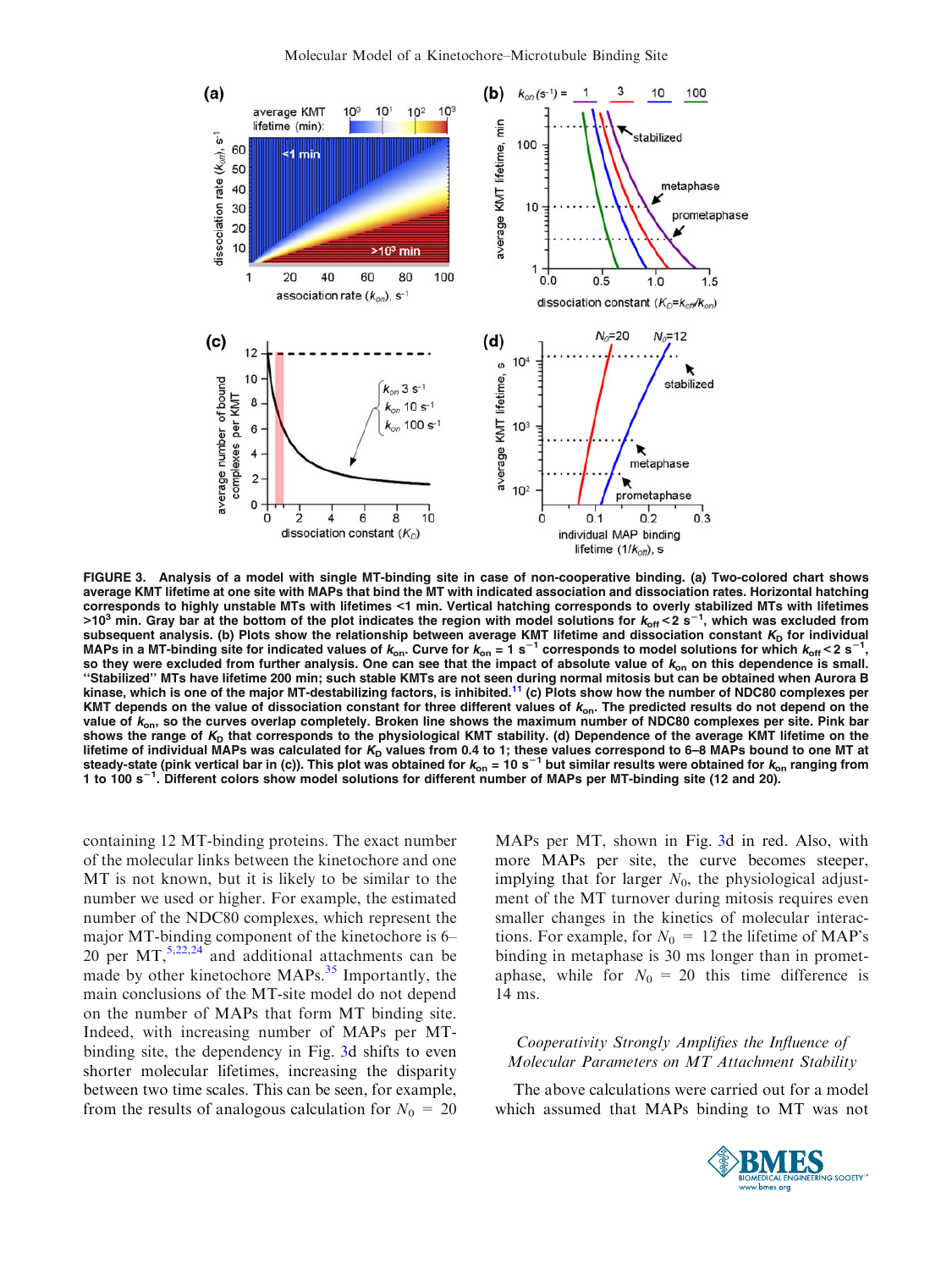<span id="page-7-0"></span>cooperative ( $\omega = 1$ ). Next we examined how cooperativity, i.e., the enhancement of MAP–MT affinity in the presence of adjacently bound MAPs, affects the average KMT lifetime. Figure 4a shows the predicted average KMT lifetimes for the values of  $\omega$  from 1 to 8; these values corresponds to Hill's coefficients 1 and 2.5, respectively. One can see that the average KMT lifetime of 3–10 min could be obtained for all degrees of cooperativity, however, larger degree of cooperativity required larger values of the dissociation constant  $K<sub>D</sub>$ , which increased non-linearly with increasing ω. Figure 4b illustrates that for exceedingly large values of the cooperativity parameter, such as implied by the NDC80–MT binding observed by electron microscopy (see '['Choice of Model Parameters](#page-3-0)'' section), the metaphase KMT stability was achieved in the model when MAP–MT interactions were highly unstable. For example, for  $\omega = 400$  (Hill's coefficient 8.5) the dissociation constant reached 4,000. Such weak affinity means that the molecular binding events are highly transient. Figure 4c shows that when  $\omega$  was varied from 1 to 400, this led to a reduction in the MAP's residency time on the MT from fractions of a second to fractions of a millisecond, a  $10^3$ -fold decrease. At the same time, the number of MAPs that were bound to the MT at steady-state increased with increasing  $\omega$ . This increase was very sharp when  $\omega$  was varied from 1 to 20, but then this dependency became less steep, and for  $\omega = 50-400$  the average number of the MT-bound MAPs was 11. For larger  $\omega$  it tended to 12, the maximum possible number of MAPs per binding site. Importantly, the cooperative binding strongly amplified the above described effects for the non-cooperative interactions. With increasing  $\omega$  there was even larger disparity between the molecular and macroscopic time scales (Fig. 4d). Furthermore, when MAP binding is highly cooperative, a very small increase in the lifetime of individual molecules is



FIGURE 4. Impact of MAP cooperativity on MT-MAP interactions at one MT-binding site. (a) Color chart shows the dependency of average lifetime of MT attachment at MT binding site on the values of cooperativity parameter  $\omega$  and dissociation constant  $K_D$ . See legend to Fig. [3](#page-6-0)a for details. (b) Plot shows values of the cooperativity parameter and dissociation constant  $K_D$  that produce average KMT lifetime 10 min, mimicking the KMTs in metaphase PtK1 cells. (c) Blue curve shows how the average lifetime of MAP's binding depends on the cooperativity parameter at the physiological rate of KMT turn-over (10 min). Red curve shows the average number of MT-bound MAPs per KMT for different values of cooperativity. (d) Dependence of the average KMT lifetime on the lifetime of individual MAPs was calculated for  $k_{\rm on}$  = 10 s $^{-1}$ . For  $\omega$  > 10 the data are not shown because the curve practically merges with the Y axis.

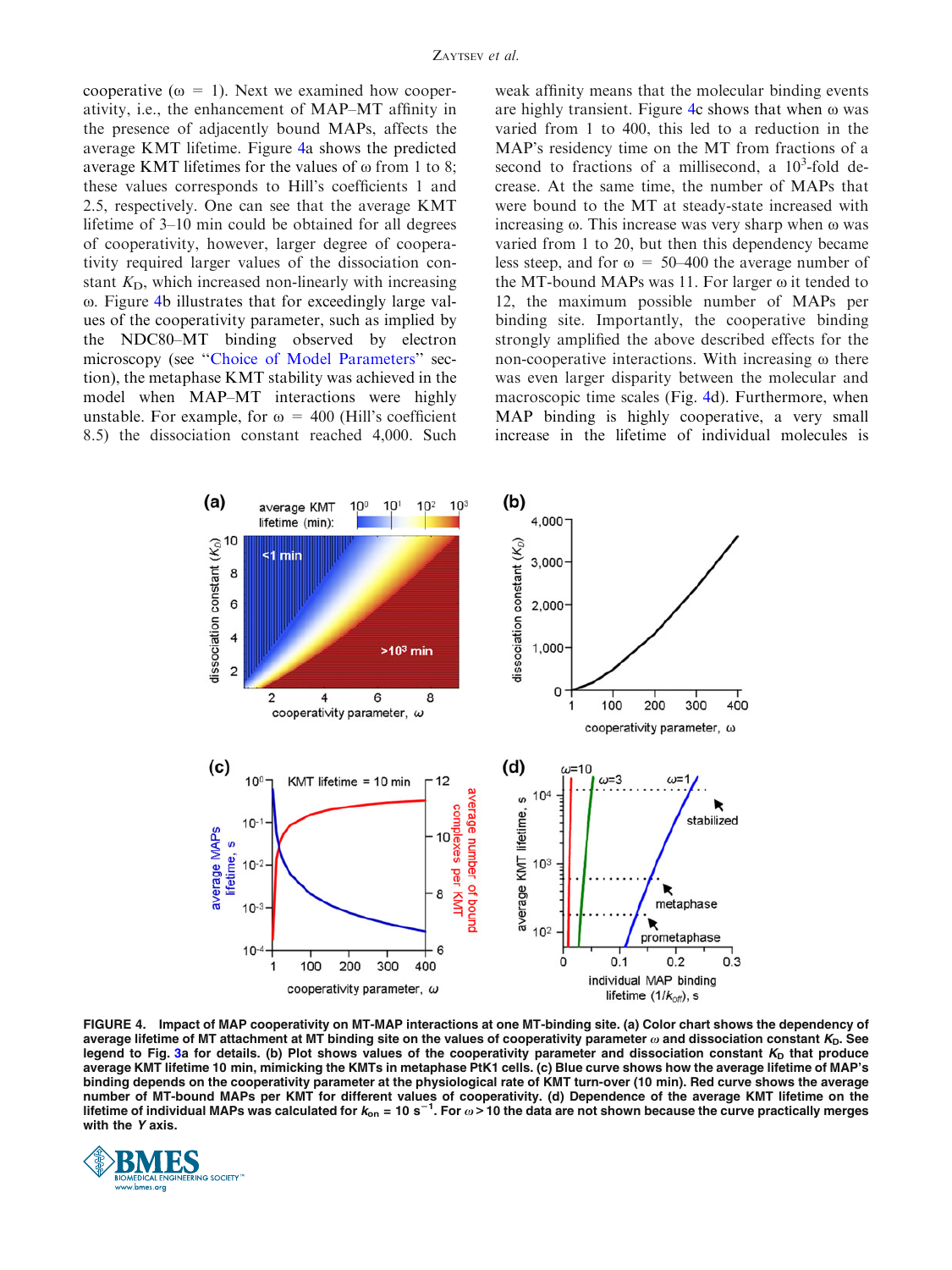<span id="page-8-0"></span>dramatically amplified within the binding site, thereby strongly stabilizing the MT attachment. For example, for  $\omega$  = 100 (Hill's coefficient 7.8), the physiological MT stabilization during mitotic progression would require that  $\omega$  increases less than 5%. Such high sensitivity to the input values can lead to a strong instability due to random changes in molecular parameters or if there is a slight variability in the number of MAPs per MT-binding site.

# Kinetochore Interface with Multiple MT-Binding Sites is Highly Sensitivity to the Molecular Parameters of MT-Binding Proteins

Kinetochore–MT interface is thought to contain multiple MT-binding sites, so we examined whether our conclusions obtained with the one-site model were valid when the entire kinetochore–MT interface was considered. As above, each site was modeled as containing 12 MAPs. One MT could simultaneously interact with all proteins forming this, but not the other sites. The total number of binding sites in our model was chosen to match the maximum number of MTs that could bind to the kinetochores in PtK1 cells, as found with electron microscopy ( $N<sub>sites</sub> = 50$ ; McEwen et  $al^{27}$ ). Since in the model the total number of sites is twice larger than the average number of KMTs in these cells  $(25)$ ,  $26,27$  $26,27$  the model can examine the kinetochore–MT occupancy without imposing a significant limit on the number of attached MTs. The kinetochore model also has an additional parameter  $P_{\text{at}}$ , which describes the probability for a new MT to encounter the kinetochore MT-binding site (Fig. 5a). The value of this parameter was estimated as specified in the section ''[Choice of Model Parameters'](#page-3-0)' (Table [1\)](#page-9-0). Molecular interactions between MT and MAPs were calculated for  $\omega = 3$  (Hill's coefficient 1.7). For this value of cooperativity, the steady-state rate of KMT turnover was obtained for  $K_D = 2.7$ . Figure 5b shows that for these parameter values, the number of kinetochore-bound MTs reached a plateau in 10-15 min, which corresponds well to the time of kinetochore fiber maturation in PtK1 cells.<sup>[27](#page-11-0)</sup> There is a noticeable stochasticity in the kinetics of KMT attachments but at steady-state, the predicted number of KMTs lies between 20 and 30, which is in a good agreement with experiment<sup>[26,27](#page-11-0)</sup> (Fig. 5c). Thus, the model provides good quantitative description of several key aspects of kinetochore–MT interactions, including the rate of KMT turnover, kinetics of the formation of the kinetochore fiber, and its average size.

We then examined the range of changes in molecular parameters that could bring about the dynamic changes in average KMT lifetime that are normally seen in mammalian cells as they transition from



FIGURE 5. Model of kinetochore interface with multiple MTbinding sites. (a) Schematic of the kinetochore interface with multiple MT-binding sites (only part of the kinetochore is shown). After MT encounters one of the binding sites with probability  $P_{at}$ , it immediately initiates molecular interactions with all MAPs within this site. Values of model parameters that were used to obtain results in this figure are listed in Table [1.](#page-9-0) (b) Results of three independent simulations of the kinetochore model. Time zero is a start of calculation, corresponding to the initiation of MT binding to the kinetochore. Grey bar indicates the range for the number of KMTs that was found at multance in Figure 1.1.1.1.2.1.<br>metaphase in PtK1 cells.<sup>26</sup> (c) Distribution of the number of MTs per kinetochore in the model with multiple MT binding sites at steady-state. The average predicted KMT number is 25.6 per kinetochore, consistent with structural studies in PtK1 cells.<sup>[26](#page-11-0)</sup> (d) This graph illustrates how molecular parameters  $K_D$  or  $\omega$  need to be adjusted to provide the observed stabilization of KMT attachments during metaphase. The average KMT lifetimes in prometaphase and metaphase were<br>3.5 and 10 min, respectively.<sup>[11,13](#page-11-0)</sup> The average KMT lifetime in prometaphase was obtained for  $K_D = 3.2$  and  $\omega = 3$ ; to calculate average KMT lifetime in metaphase, for columns " $K_D$  is regulated" the value of  $\omega$  was not changed, and  $K_D$  was found to be 2.7, which is 84% of the prometaphase value. For " $\omega$  is regulated" columns the value of  $K_D$  was not changed, and  $\omega$ was found to be 3.4, which is 113% of its prometaphase value. (e) Schematic that illustrates quantitative relationship between two time-scales in the model: the lifetime of molecular interactions (microscopic parameters  $K_D$  and  $\omega$ ) and average KMT lifetime (experimentally measured KMT turnover rate).

prometaphase to metaphase. Figure 5d shows the results of two extreme scenarios, in which such stabilization was achieved either by adjusting only the dissociation constant or the cooperativity. If regulation is achieved *via* changing the  $K<sub>D</sub>$ , the corresponding

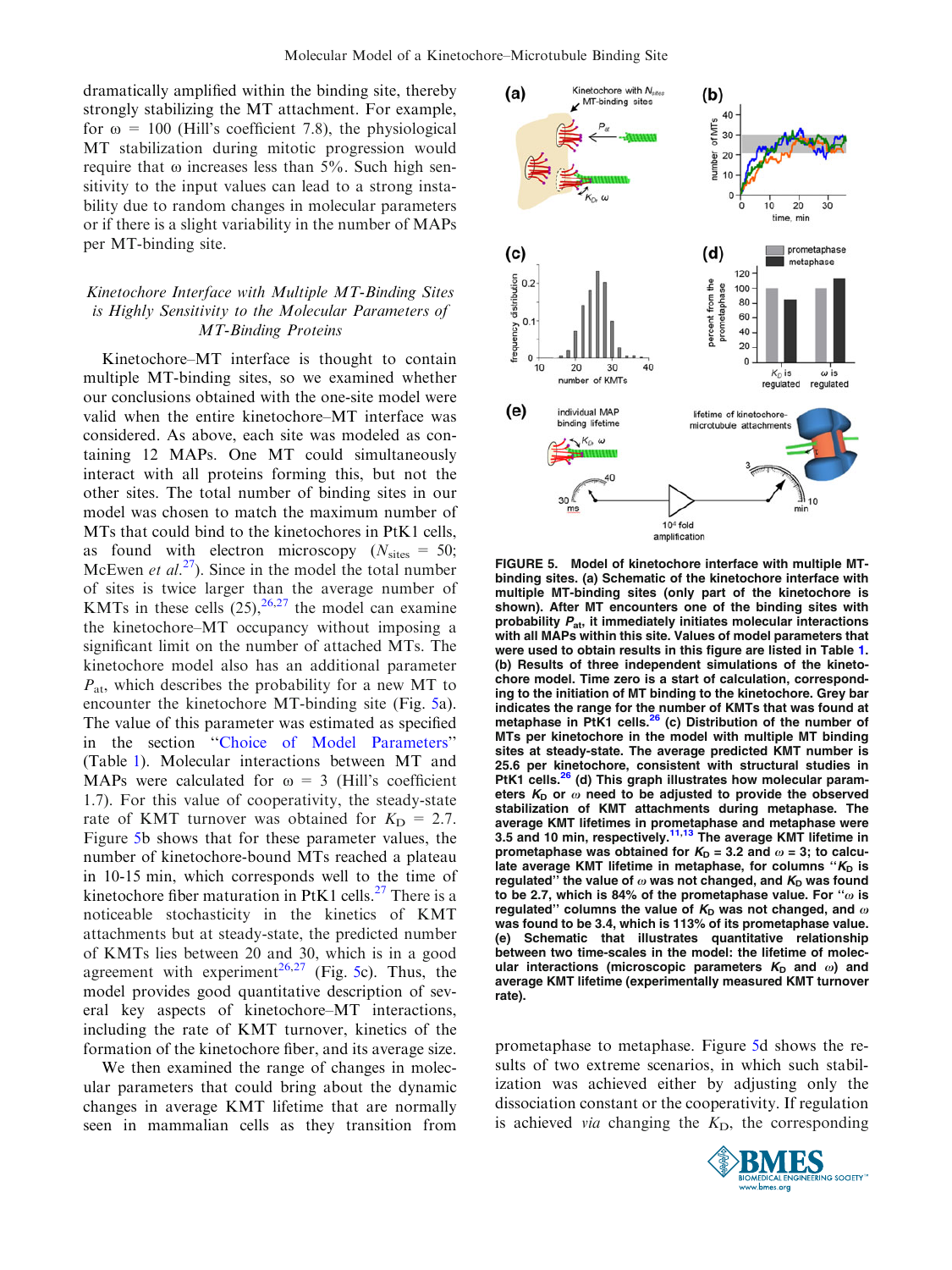| Symbol                               | Model parameter                                              | Value                | Units             |
|--------------------------------------|--------------------------------------------------------------|----------------------|-------------------|
| $k_{on}$                             | association rate for a MAP                                   | 10                   | $s^{-1}$          |
| $k_{\text{off}}$                     | Dissociation rate for a MAP                                  | 27                   | $s^{-1}$          |
| $K_{\rm D} = k_{\rm off}/k_{\rm on}$ | MAP dissociation constant                                    | 2.7                  | None <sup>a</sup> |
| $\omega$                             | Cooperativity parameter for MAPs–MT interactions             | 3                    | None <sup>a</sup> |
| $P_{\rm at}$                         | The probability of a new MT to encounter one MT-binding site | $1.2 \times 10^{-5}$ | None <sup>a</sup> |
| $N_0$                                | Number of MAPs per binding site                              | 12                   | None <sup>a</sup> |
| $\Delta t$                           | Time step in the computational algorithm                     |                      | ms                |
| $N_{\text{sites}}$                   | Total number of MT-binding sites per kinetochore             | 50                   | None <sup>a</sup> |

<span id="page-9-0"></span>TABLE 1. List of model parameters used for stochastic simulations of kinetochore interface with multiple MT-binding sites (data shown in Fig. [5](#page-8-0)).

<sup>a</sup>Dimensionless parameters.

stabilization would require that it decreases 16%; if the cooperativity parameter  $\omega$  is the main regulatory factor—it would need to increase by 13%. Obviously, when both parameters are adjusted, the corresponding changes in each of the parameters would be even smaller. Thus, the KMT interface with multiple sites strongly amplifies the molecular features of MT-binding MAPs, such that small changes in their affinity and/or cooperativity have a pronounced effect on the life time of KMT attachments.

In summary, with a stochastic mathematical model, we systematically examined for the first time how the molecular characteristics of a kinetochore MAP influence the experimentally measured behavior of the MTcontaining kinetochore fiber. The outcome of such theoretical findings clearly depends on the exact molecular design of the modeled interface between kinetochore and MTs. The design of the MT-binding site described here is simple and straightforward, and we show that the main model conclusions hold true (or are enhanced) for a very wide range of model parameters, most importantly for different number of MAPs per MT-binding site. Even though the physiological rate of KMT turnover can be achieved for all values of binding/unbinding rates, the range of corresponding  $K<sub>D</sub>$  values is very narrow and it indicates that the lifetime of molecular bindings of the kinetochore MAPs must be 4 orders of magnitude shorter than the average KMT lifetime (Fig. [5](#page-8-0)e). The molecular MAP– MT binding interactions are therefore highly transient and each binding event lasts for only 30–50 ms (Fig. [4d](#page-7-0)). Importantly, when MT-binding site contains multiple MAPs, the small changes in their molecular constants are predicted to have a strong effect on KMT stability. This conclusion remains valid for the KMT interface containing multiple MT-binding sites regardless of their spatial arrangement, as long as they bind MTs independently of each other.

Future work is necessary to determine molecular details of MT-interactions of the kinetochore protein complexes such as NDC80, Ska1 and others, and to



measure how they change during mitotic progression, so that these model predictions can be tested in a quantitative way. It should be noted, however, that binding between MAP and MT might be affected by the dynamic nature of MT polymers. Although our model does not incorporate the MT dynamics explicitly, model solutions considered here correspond only to the MAP–MT interactions that are faster than the rate of tubulin subunit dissociation. In this range of model parameters, the predicted lifetime of KMT attachments should be relatively insensitive to the tubulin dynamics per se. MT dynamics can also manifest itself in MAP–MT interactions if MAP's binding affinity is modified by tubulin's biochemistry or shape. While some MAPs, e.g., Ska1 complex, are likely to bind the polymerizing and depolymerizing MT ends with similar affinity, the binding strength of NDC80 to different MT structures is different.<sup>[4](#page-10-0)[,36](#page-11-0)</sup> However, highresolution localization studies suggest that at the kinetochores the NDC80 complex binds to the MT lattice, not MT tip, $43$  in which case its interactions with the MTs should not depend on its dynamics and the main model conclusion remain unaffected. Much less is known about how these molecular binding events are affected by a load, an important feature of the kinetochore physiology which is not yet included in our model. Experiments with beads coated with purified proteins and isolated kinetochores in vitro show a relatively weak dependence of the MT attachment time on a moderate  $\int$ <sub>[1,](#page-10-0)[16,33,](#page-11-0)[42](#page-12-0)</sub> but more direct measurements of how the magnitude and direction of force affect single molecule binding events, as modeled here, are not yet available. In this respect we note that if the affinity between MT and kinetochore complexes, such as NDC80, is weakened by force considerably, the model conclusions continue to remain valid but the values of all molecular constants should be interpreted as force-dependent (i.e., the residency time of MAPs in the absence of force could be longer than what is modeled here, while the force-dependent interactions will be expected to be highly transient).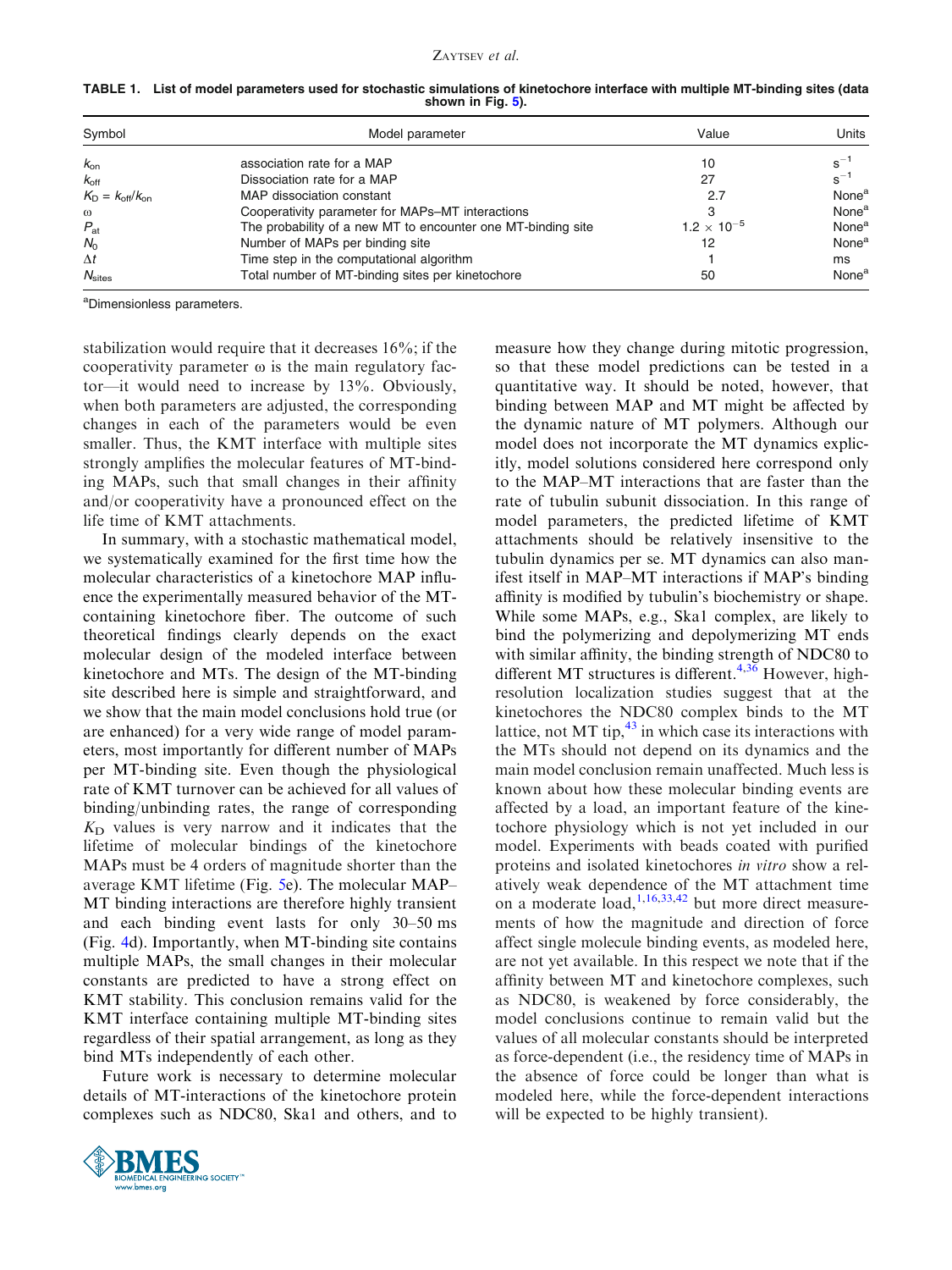<span id="page-10-0"></span>Our modeling also suggests that the MT-binding of the kinetochore MAPs is unlikely to be very cooperative. This conclusion is supported by the recent finding that the cooperativity of MT-NDC80 binding in vitro had cooperativity parameter  $\omega = 3.4 \pm 0.5$  (Hill's coefficient 2.2  $\pm$  0.2; Umbreit *et al.*<sup>[41](#page-12-0)</sup>). Our results do not support the view that kinetochore–MT interactions are regulated in a significant way by the changes in cooperativity of NDC80–MT binding.<sup>3,4</sup> Figure [5d](#page-8-0) shows that even when cooperativity is weak (Hill's coefficient 1.7), only a 15% change in  $K<sub>D</sub>$  is sufficient for eliciting the MT stabilization typical to metaphase. Such decrease in the dissociation constant corresponds to the change in energy of MT binding of only 0.24  $k_B T$ . When cooperativity is stronger, e.g., Hill's coefficient is 3, the physiological stabilization will have to rely on roughly twice smaller changes in the MTbinding energy. Such a regulatory mechanism seems highly unlikely because of its sensitivity to natural variability in molecular parameters of MAPs and their number, as well as due to thermal noise. It is not clear why the electron microscopy images of MTs preincubated with highly concentrated solution of recombinant NDC80 produce highly heterogeneous population of MT decoration (Figure 2A, from Alushin et  $al$ <sup>4</sup>). Similar images are also obtained with other MT-binding proteins, although their biochemical analyses and established biological functions do not involve a high degree of cooperativity. $34,37$  It seems likely that a high heterogeneity of MT decoration reported by cryo-electron microscopy might be an artifact of some aspect of a sample preparation procedure. Our experimental work with GFP-labeled NDC80 proteins shows the homogeneous decoration of MTs when experiments are carried out with reagents that block the non-specific protein binding to a surface of microscopy chamber, but highly heterogeneous MT decoration is seen when such blocking reagents are omitted (unpublished observation). Future work should examine quantitatively how cooperativity of NDC80–MT binding changes in response to mitotic phosphorylation.

The key feature that sets apart the current model of kinetochore–MT interface and leads to these molecular conclusions is the independent character of individual MT-binding events between kinetochore MAPs and MT. Previous mathematical models of the kinetochore–MT binding site included specific structural features that limited the independence of MAP–MT interactions.[6,15,20,21,25,33,](#page-11-0)[39](#page-12-0) Lifting this restriction has a surprisingly large effect on the kinetics of MT attachment and this system's thermodynamics. For example, in Hill's sleeve model, the number of possible MT– MAPs binding configuration is only 65, which is equal to the number of MAPs in the sleeve. $20$  This system tends asymptotically to a state with minimum free energy, when the MT is fully inserted and all 65 MAP connections are made. This outcome is not affected significantly by the molecular constants of MAP–MT binding. However, when MAPs can bind to the MT independently, as in our model, the number of possible configurations is significantly larger. For 12 MAPs per binding site, there are 4096 possible MAP–MT configurations, because multiple combinations of MAPs can produce a configuration with the same number of molecular bonds. Consequently, the entropic component in this system is significantly larger than in Hill's sleeve, and the steady-state solution is achieved when the average number of MT-bound MAPs is less than total number of available MAPs per site. The lifetime of such MT attachments depends strongly on the molecular parameters of MAP–MT binding. This and other new insights into the general aspects of MT interactions with the MAP-containing sites will hopefully promote further theoretical and experimental analysis of the overall design and molecular characteristics of mitotic kinetochore.

## ACKNOWLEDGMENTS

We thank members of the Grishchuk and Ataullakhanov laboratories, J. DeLuca and E. Ballister for stimulating discussions; A. Potapenko for reading of the manuscript; J.R. McIntosh for supporting this project (GM033787). This work was supported by National Institutes of Health Grant GM098389 to ELG, by Russian Academy of Sciences Presidium Grants ''Mechanisms of the Molecular Systems Integration'' and ''Molecular and Cell Biology programs'' and by Russian Fund for Basic Research Grant 12-04- 00111-a to FIA. ELG is a Kimmel Scholar.

#### REFERENCES

- 1 Akiyoshi, B., K. K. Sarangapani, A. F. Powers, C. R. Nelson, S. L. Reichow, H. Arellano-Santoyo, T. Gonen, J. A. Ranish, C. L. Asbury, and S. Biggins. Tension directly stabilizes reconstituted kinetochore–microtubule attachments. Nature 468(7323):576-579, 2010.
- Alberts, B., A. Johnson, J. Lewis, M. Raff, K. Roberts, and P. Walter. Molecular Biology of the Cell (5th ed.). New York: Garland Science, pp. 1082–1086, 2008.
- 3 Alushin, G. M., V. Musinipally, D. Matson, J. Tooley, P. T. Stukenberg, and E. Nogales. Multimodal microtubule binding by the Ndc80 kinetochore complex. Nat. Struct. Mol. Biol. 19(11):1161-1167, 2012.
- Alushin, G. M., V. H. Ramey, S. Pasqualato, D. A. Ball, N. Grigorieff, A. Musacchio, and E. Nogales. The Ndc80 kinetochore complex forms oligomeric arrays along microtubules. Nature 467(7317):805–810, 2010.

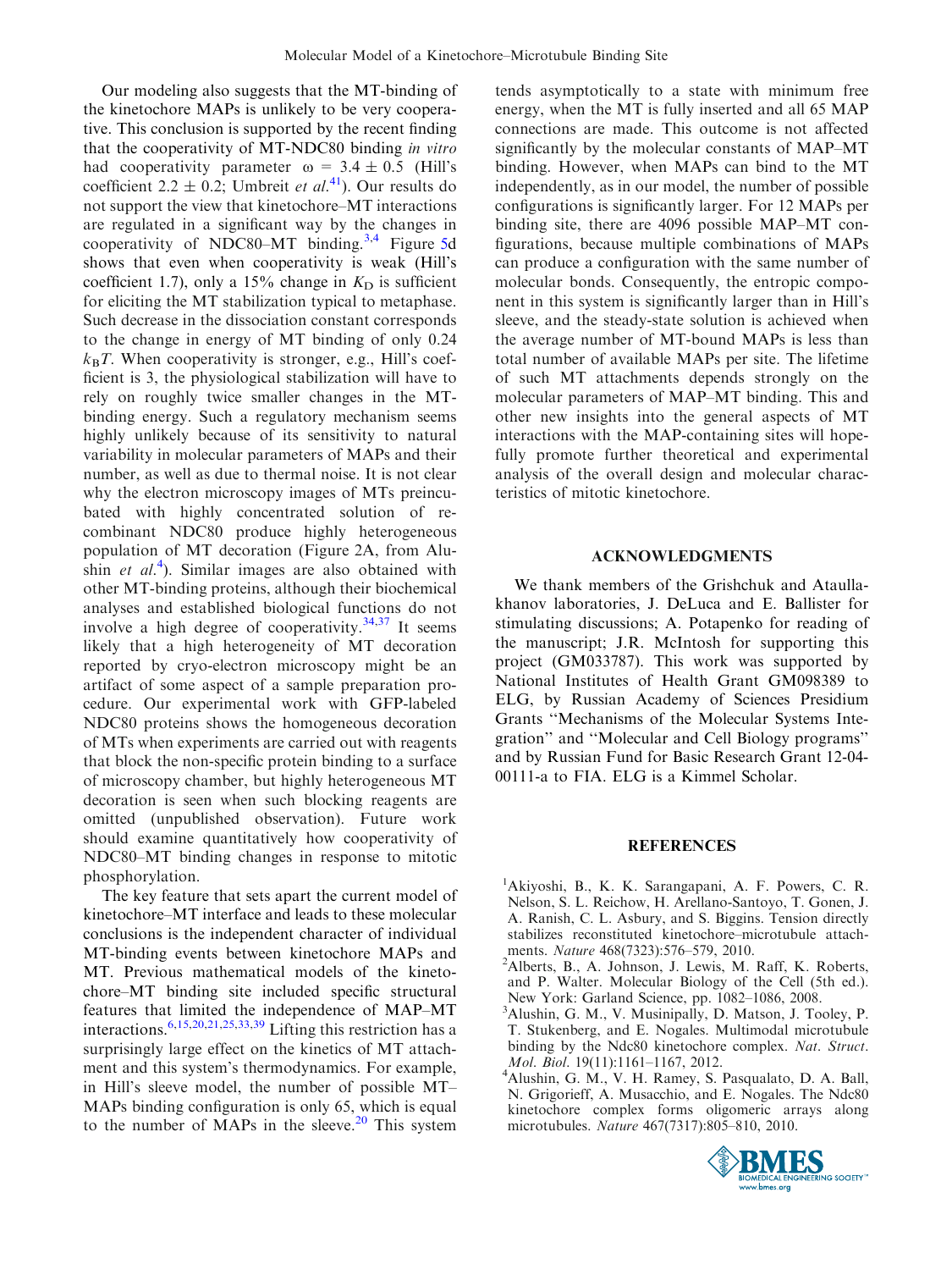- <span id="page-11-0"></span>5 Aravamudhan, P., I. Felzer-Kim, and A. P. Joglekar. The budding yeast point centromere associates with two Cse4 molecules during mitosis. Curr. Biol. 23(9):770–774, 2013.
- <sup>6</sup>Armond, J. W., and M. S. Turner. Force transduction by the microtubule-bound Dam1 ring. Biophys. J . 98(8): 1598–1607, 2010.
- <sup>7</sup>Bakhoum, S. F., G. Genovese, and D. A. Compton. Deviant kinetochore microtubule dynamics underlie chromosomal instability. Curr. Biol. 19(22):1937-1942, 2009.
- <sup>8</sup>Bakhoum, S. F., S. L. Thompson, A. L. Manning, and D. A. Compton. Genome stability is ensured by temporal control of kinetochore–microtubule dynamics. Nat. Cell  $Biol.$  11(1):27-35, 2009.
- Cheeseman, I. M., S. Anderson, M. Jwa, E. M. Green, J. Kang, J. R. Yates, 3rd, C. S. Chan, D. G. Drubin, and G. Barnes. Phospho-regulation of kinetochore-microtubule attachments by the Aurora kinase Ipl1p. Cell 111(2):163–
- 172, 2002. 10Cheeseman, I. M., J. S. Chappie, E. M. Wilson-Kubalek, and A. Desai. The conserved KMN network constitutes the core microtubule-binding site of the kinetochore. Cell
- $127(5):983–997, 2006.$ <br><sup>11</sup>Cimini, D., X. Wan, C. B. Hirel, and E. D. Salmon. Aurora kinase promotes turnover of kinetochore microtubules to reduce chromosome segregation errors. Curr. Biol.
- 16(17):1711–1718, 2006. 12Civelekoglu-Scholey, G., B. He, M. Shen, X. Wan, E. Roscioli, B. Bowden, and D. Cimini. Dynamic bonds and polar ejection force distribution explain kinetochore oscil-
- lations in PtK1 cells. *J. Cell Biol.* 201(4):577–593, 2013.<br><sup>13</sup>DeLuca, J. G., W. E. Gall, C. Ciferri, D. Cimini, A. Musacchio, and E. D. Salmon. Kinetochore microtubule dynamics and attachment stability are regulated by Hec1.
- Cell 127(5):969–982, 2006.<br><sup>14</sup>Dong, Y., K. J. Vanden Beldt, X. Meng, A. Khodjakov, and B. F. McEwen. The outer plate in vertebrate kinetochores is a flexible network with multiple microtubule
- interactions. Nat. Cell Biol. 9(5):516–522, 2007.<br><sup>15</sup>Efremov, A., E. L. Grishchuk, J. R. McIntosh, and F. I. Ataullakhanov. In search of an optimal ring to couple microtubule depolymerization to processive chromosome motions. Proc. Natl. Acad. Sci. U.S.A. 104(48):19017–
- 19022, 2007. 16Franck, A. D., A. F. Powers, D. T. Gestaut, T. Gonen, T. N. Davis, and C. L. Asbury. Tension applied through the Dam1 complex promotes microtubule elongation providing a direct mechanism for length control in mitosis. Nat. Cell
- Biol. 9(7):832–837, 2007.<br><sup>17</sup>Gardner, M. K., C. G. Pearson, B. L. Sprague, T. R. Zarzar, K. Bloom, E. D. Salmon, and D. J. Odde. Tensiondependent regulation of microtubule dynamics at kinetochores can explain metaphase congression in yeast. Mol.
- Biol. Cell 16:3764–3775, 2005.<br><sup>18</sup>Grishchuk, E. L., J. R. McIntosh, M. I. Molodtsov, and F. I. Ataullakhanov. Comprehensive Biophysics, Vol. 4.
- Amsterdam: Elsevier, pp. 93–117, 2012.<br><sup>19</sup>Hill, A. V. The possible effects of the aggregation of the molecules of haemoglobin on its dissociation curves. J.
- *Physiol.* 40:iv–vii, 1910. 20Hill, T. L. Theoretical problems related to the attachment of microtubules to kinetochores. Proc. Natl. Acad. Sci.
- U.S.A. 82:4404–4408, 1985.<br><sup>21</sup>Joglekar, A. P., and A. J. Hunt. A simple, mechanistic model for directional instability during mitotic chromosome movements. *Biophys. J* . 83(1):42-58, 2002.
- 22Johnston, K., A. Joglekar, T. Hori, A. Suzuki, T. Fukagawa, and E. D. Salmon. Vertebrate kinetochore protein architecture: protein copy number. J. Cell Biol. 189(6):937–
- 943, 2010.<br> $23$ Jordan, M. A., and K. Kamath. How do microtubule-targeted drugs work? An overview. Curr. Cancer Drug Targets
- 7(8):730–742, 2007. 24Lawrimore, J., K. S. Bloom, and E. D. Salmon. Point centromeres contain more than a single centromere-specific Cse4 (CENP-A) nucleosome. J. Cell Biol. 195(4):573–582,
- $^{2011}$ .<br><sup>25</sup>Liu, J., and J. N. Onuchic. A driving and coupling "Pac-Man'' mechanism for chromosome poleward translocation in anaphase A. Proc. Natl. Acad. Sci. U.S.A. 103(49):
- $^{26}$ McDonald, K. L., E. T. O'Toole, D. N. Mastronarde, and J. R. McIntosh. Kinetochore microtubules in PTK cells. J.
- *Cell Biol.* 118(2):369–383, 1992.<br><sup>27</sup>McEwen, B. F., A. B. Heagle, G. O. Cassels, K. F. Buttle, and C. L. Rieder. Kinetochore fiber maturation in PtK1 cells and its implications for the mechanisms of chromosome congression and anaphase onset. *J. Cell Biol.* 137(7):1567–1580, 1997.
- $^{28}$ McIntosh, J. R., E. L. Grishchuk, M. K. Morphew, A. K. Efremov, K. Zhudenkov, V. A. Volkov, I. M. Cheeseman, A. Desai, D. N. Mastronarde, and F. I. Ataullakhanov. Fibrils connect microtubule tips with kinetochores: a mechanism to couple tubulin dynamics to chromosome motion. *Cell* 135(2):322–333, 2008.
- $^{29}$ McIntosh, J. R., E. L. Grishchuk, and R. R. West. Chromosome-microtubule interactions during mitosis. Annu.<br>Rev. Cell Dev. Biol. 18:193-219, 2002.
- <sup>30</sup>McIntosh, J. R., E. O'Toole, K. Zhudenkov, M. Morphew, C. Schwartz, F. I. Ataullakhanov, and E. L. Grishchuk. Conserved and divergent features of kinetochores and spindle microtubule ends from five species. J. Cell Biol.
- $200(4)$ :459–474, 2013.<br><sup>31</sup>Molodtsov, M. I., E. L. Grishchuk, A. K. Efremov, J. R. McIntosh, and F. I. Ataullakhanov. Force production by depolymerizing microtubules. Proc. Natl. Acad. Sci. U.S.A.
- $102(12):4353-4358$ , 2005.<br><sup>32</sup>Nicklas, R. B. Chromosome velocity during mitosis as a function of chromosome size and position. J. Cell Biol.
- 25:119–135, 1965.<br><sup>33</sup>Powers, A. F., A. D. Franck, D. R. Gestaut, J. Cooper, B. Gracyzk, R. R. Wei, L. Wordeman, T. N. Davis, and C. L. Asbury. The Ndc80 kinetochore complex forms loadbearing attachments to dynamic microtubule tips via biased
- diffusion. *Cell* 136(5):865–875, 2009.<br><sup>34</sup>Rank, K. C., and I. Rayment. Functional asymmetry in kinesin and dynein dimers. *Biol. Cell* 105(1):1–13, 2013.
- $35$ Santaguida, S., and A. Musacchio. The life and miracles of
- kinetochores. EMBO J. 28(17):2511–2531, 2009.<br><sup>36</sup>Schmidt, J. C., H. Arthanari, A. Boeszoermenyi, N. M. Dashkevich, E. M. Wilson-Kubalek, N. Monnier, M. Markus, M. Oberer, R. A. Milligan, M. Bathe, G. Wagner, E. L. Grishchuk, and I. M. Cheeseman. The kinetochorebound Ska1 complex tracks depolymerizing microtubules and binds to curved protofilaments. Dev. Cell 23(5):968–
- 980, 2012.<br> $37$ Shen, Q. T., P. P. Hsiue, C. V. Sindelar, M. D. Welch, K. G. Campellone, and H. W. Wang. Structural insights into WHAMM-mediated cytoskeletal coordination during membrane remodeling. J. Cell Biol. 199(1):111–124, 2012.